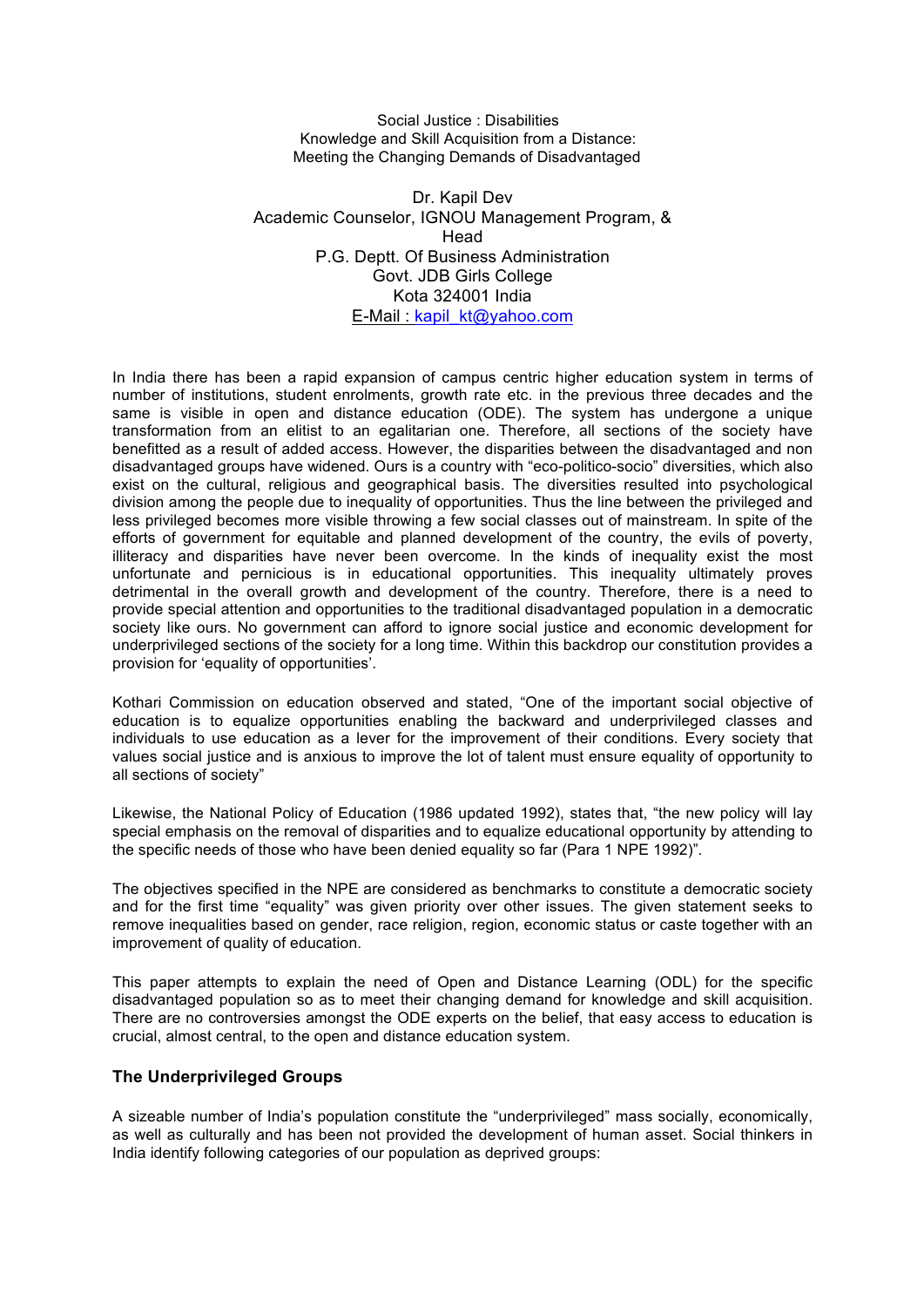- Scheduled castes, scheduled tribes and other backward communities
- Women in remote and rural areas
- People living in hilly areas, deserts or isolated places
- **Tribal**
- Physically challenged
- Underprivileged people on the basis of religion
- The rural deprived: Landless farm laborers, small and marginal farmers, rural artisans, fisherman shepherds, monks, mendicants and vagrants
- The urban have notes: beggars, casual and unorganized laborers, child labor, rickshaw pullers, slum dwellers, prostitutes, house assistance workers, roadside vendors etc.

The above groups have been disadvantaged in their own stead; their educational backwardness has ever been a matter of great challenge for the planners and human resource development policy makers. The problem of disadvantaged is also a result of discriminatory distribution of power and economic resources. The ODL has a major role to play in taking modern education and skills to the door steps of such deprived groups. It is having potential to take care of demand and supply equation in higher education. According to a study the formal system is having a capacity to meet only 7 per cent of the need of the educational aspirants in 18-23 age groups (Kishore 1999). In addition the scope of expansion of campus centric higher education system is limited primarily due to need for heavy investment (Ansari 1994). Hence, it is required to focus the efforts and resources towards the ODL to educate the deprived groups so as to provide them opportunity to learn and develop.

Illiteracy has been the hindering force of India's growth. It is estimated that 60 to 70 per cent of our rural population has not attended any formal schooling. Moreover, amongst those who attended schools, dropout percentage is significant at various stages. The outcome of this is a plentiful availability of unqualified and unskilled workforce with the result that the opportunity cost of labor is almost nil. The situation is worse at the higher education level. Following are the reasons of inability of conventional mode of education to meet the demand for education:

- Demand for education is increasing in a multifold fashion as compared to increase in investment. Private funding in higher education is negligible in rural areas and solely inspired by profit motive.
- The conventional system is full of rigidities pertaining to age, attendance, syllabi, timings, evaluation, course of study etc. resulting into alienation of learners from the system.
- Education is still considered as essential to enable livelihood, therefore, treated to be non essential for women in some communities and areas.
- The belief that education prevents to earn and therefore child labor (in spite of prohibitory l aws) continues for boys and girls and in both rural as well as in urban areas.

## **Irrelevance of ODE Programs**

Some of the ODE course curricula are irrelevant to the real life needs of the underprivileged population. For example it is estimated that almost 85 per cent of IGNOU enrolments is from urban dwellers out of which 80 percent are males and almost 70 percent are registered for management and computer related programs which are not relevant to unorganized workforce rural / farmer's life. A large number of education seekers are denied access because of the irrelevance of the programs. Probably we have a psyche which takes care of the needs of urban and privileged sections while designing course curricula in ODL, so as to increase enrolments at once. This denies democratic norms to reach the unreached. Perhaps, the planners may have an intention to generate enough earning by charging good amount of money for those programs intended to meet the need of rich, urban and self employed classes. Although the Distance Education Council (DEC) aims to extend education to the disadvantaged groups of our country, the real progress seems to be a patch work in meeting the goal. The country requires technical and skilled manpower, particularly to elevate the status of under privileged sections in view of the opening up of economy. Development of appropriate skills can thus be an important intervention to increase the productivity of the existing workforce as well as future aspirants.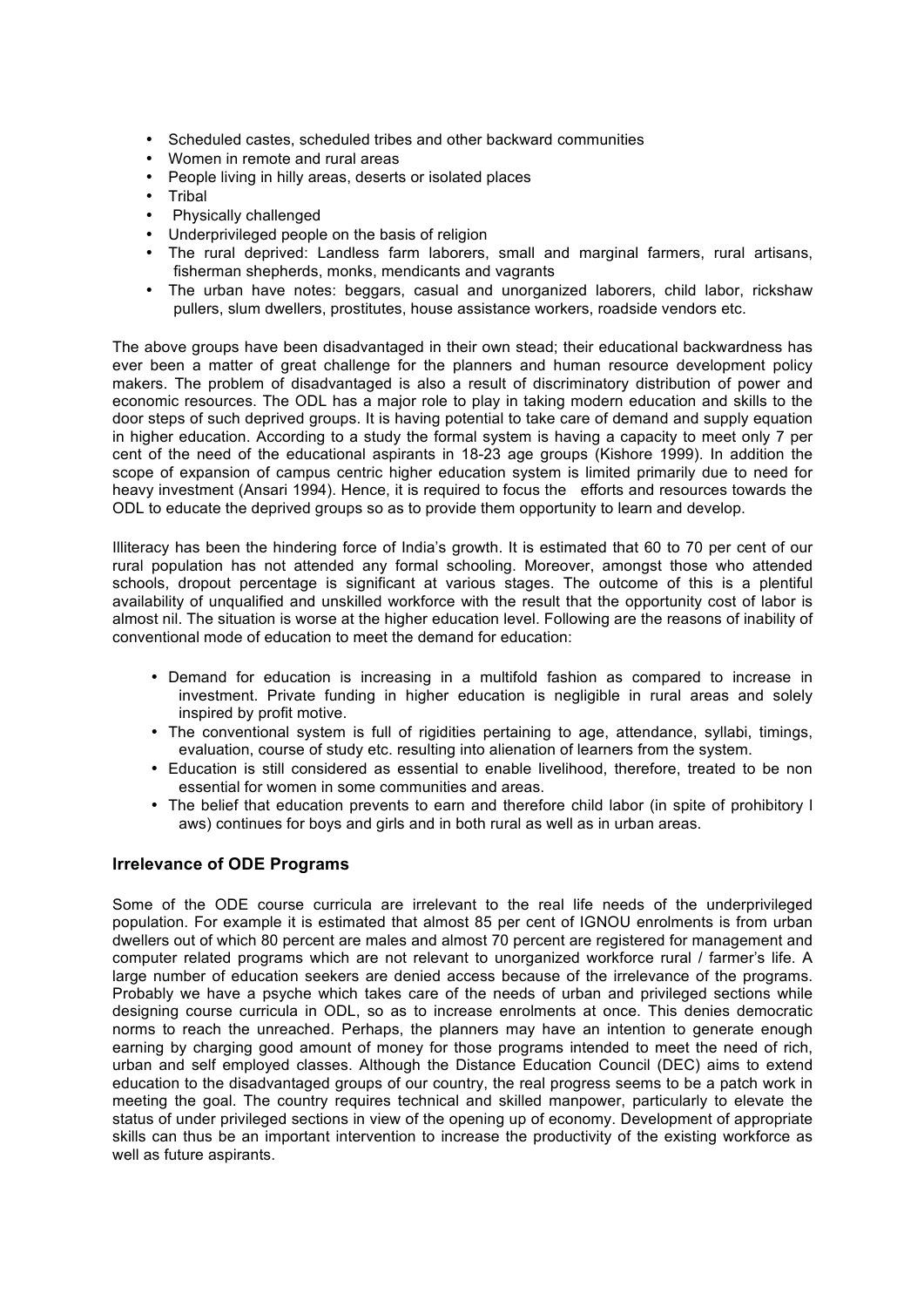A growing need is being noticed for an education system that is flexible and can encourage creativity as well as critical thinking. Today organization and individual are both learning organisms and therefore the planners have to be proactive in imbibing new knowledge and skills to meet the emerging needs. ODL is fast becoming an accepted and indispensable part of the mainstream of education system both in developed and developing counties. The ODL has different meaning and potentials to different stakeholders. It opens new horizons for the learners by way of increased access and flexibility. This also combines work and education and ensuring a more learner – centered approach, new ways of interaction and finally achieving higher quality standards.

## **Open and Distance Learning: To Ensure Access and Equity**

In higher education, estimates reveals that inequality in opportunities will keep exist, keeping in view the projected population growth (UNESCO, 2000). In addition, low qualify, irrelevance and nonavailability of required resources are other major threats. Within this backdrop, one should not expect from conventional educational system to cater for the need for knowledge and skill acquisition. To meet the changing demand for education and training ODL in general and for disadvantaged in particular may be considered as an approach having certain capabilities which are worthwhile and mentioned here under:

- Pedagogically strong and adaptable in dissemination of knowledge
- Add on and also substitute to campus focused educational system
- Flexibility, freedom and easy access
- Varied modes of acquiring knowledge and skills
- Capability to overcome geographical, individual constraints, and inability to build infrastructure
- Complete range of programs and courses
- Can be pursued while working on a job
- Economic and cost-effective alternative
- Wide choice and learner-centered
- Joint investment of money and cost by seeker and provider to accomplish common goals
- Assists in communication and work related skills resulting into increased productivity
- Increasing and consolidating the overall potential
- Providing opportunity to keep updated, refresh, relearn and enrich the existing knowledge
- Eliminating inequalities pertaining to different age groups
- Reach to all geographical locations irrespective of difficult approach
- Potential to deliver knowledge and skills to large number of aspirants
- Tailor made programs or courses for key target groups
- Speedy and efficient access
- Capacity to provide education in emerging and interdisciplinary areas
- Empowerment by providing multiple competencies through life long education
- Opportunity to learn during work and family life
- Inculcating best practices prevailed anywhere in the world
- Adding quality dimension in existing educational offerings.

## **A Paradigm Shift**

New initiatives are taking place in Indian educational system in India after 90's when our union government has allowed access to internet and 15 IPs. At present more than 100 institutions are offering ODL, which reveals that we have availed the opportunity existing in the environment and are ranked as the second country in the world where information technology revolution has taken place. In  $11<sup>th</sup>$  five year plan, the Indian government decided to spend 6 percent of GDP on education with a plan to increase enrolment in higher education from existing 9 to 10 per cent to 15 per cent by 2012. To accomplish the goal, the government planned 1,500 new universities / institutions of higher learning (XI plan approach paper). Likewise, acknowledging the role of ODL government has plans to increase existing figure of 2.5-3 million students who study through distance mode (i.e. 20% enrolment in higher education) to 7 million students (i.e. 30% enrolment in higher education) by 2015. The policymakers also planned to further the reach of education to the remotest areas of the country.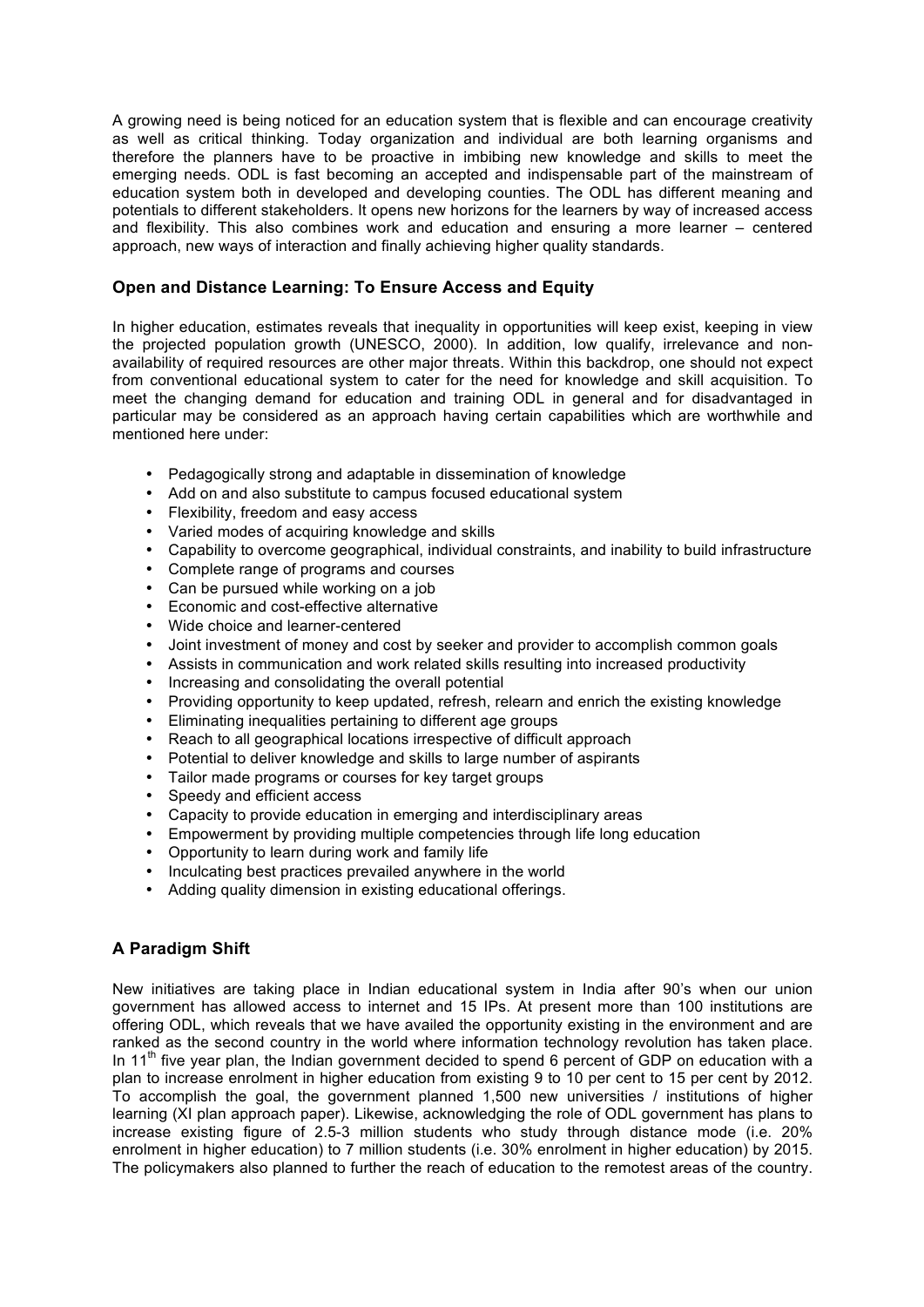The government decided to accomplish following objectives through the use of ICT in the next five years:

- Utilizing appropriate and cost effective ways of providing knowledge
- Offering learning opportunities to seekers from remote and rural area
- Ensuring reach of best teachers to all learner's location
- Providing access to education any time and at any place
- Improving existing student support services and providing self learning modules
- Using mass media for mass education
- Providing alternative and supplementary learning tools by using multi media
- Community focused approach to overcome disparities
- Providing fun filled learning experience through Do It Yourself (DIY) activities
- Establishing virtual learner communities from all age groups, nationalities, cultural & socio economic backgrounds
- Providing quality of education through benchmarking
- Sharing best practices with other providers anywhere and enabling its reach to the disadvantaged learners

## **EDUSAT: A Significant Contribution for K – Reach**

The Indian government made it possible to empower learners through launch of educational satellite. The EDUSAT enables knowledge to reach at the most remote area of the country. Being a joint project of ISRO, MHRD and various state governments, it is catering to government, publicly funded institutions and private establishments. It had planned to reach in remote and inaccessible places and tried to cover almost all the states. It covers all segments of education with a priority to empower teachers in emerging area like Biotechnology, Nanotechnology, VLSI, MIMS etc. Education Satellite also enabled reach of quality teachers to the remotest places. The system had objectives to meet the challenge of number and quality through providing effective teachers training, supplementing the curriculum based teaching, increased community participation and monitoring and providing access to most effective faculty in higher and vocational education. It has triggered off several new steps in ODL like establishment of CIET, CEC, EMRC and IGNOU – SITE, Training and Development Communication Channel, Gramsat, Pilot Project, Jhabua Development Commutation Project etc. Education Satellite provides Video Interactive Teaching facility which is considered as major support to institutions of higher learning. Therefore, it is a commitment in taking education at every door step of the nation and provides access to emerging technologies.

## **Variety of Segments**

It is considered that underprivileged learners belong to heterogeneous categories. Their variability is based on economic status, social class, geographical area, gender, culture, religion, caste and the most predominant is their orthodox mind set. This heterogeneity needs varied progressive knowledge imparting programs which can cater to their specific needs. The campus centric mode of education does not have capability to address the individual needs. On the other hand, ODL system is fully commensurable to deal with the pressures being faced by the variety of disadvantaged groups. Looking into the peculiar features like freedom, flexibility, multimedia approach, learning support and individualized study the ODL mechanism is considered as best fitted for providing education to all. Moreover, when clientele will be larger, the system will prove to be cost effective and cheaper.

# **Suggestions**

On the basis of above background the following steps should be undertaken to extend the ODL system to reach the disadvantaged segments:

• To understand access-barriers and inequities, an in-depth study covering all groups should be undertaken in regard to the needs and profile of the target groups. This will enable to design suitable programs, delivery mechanism and use of appropriate media.